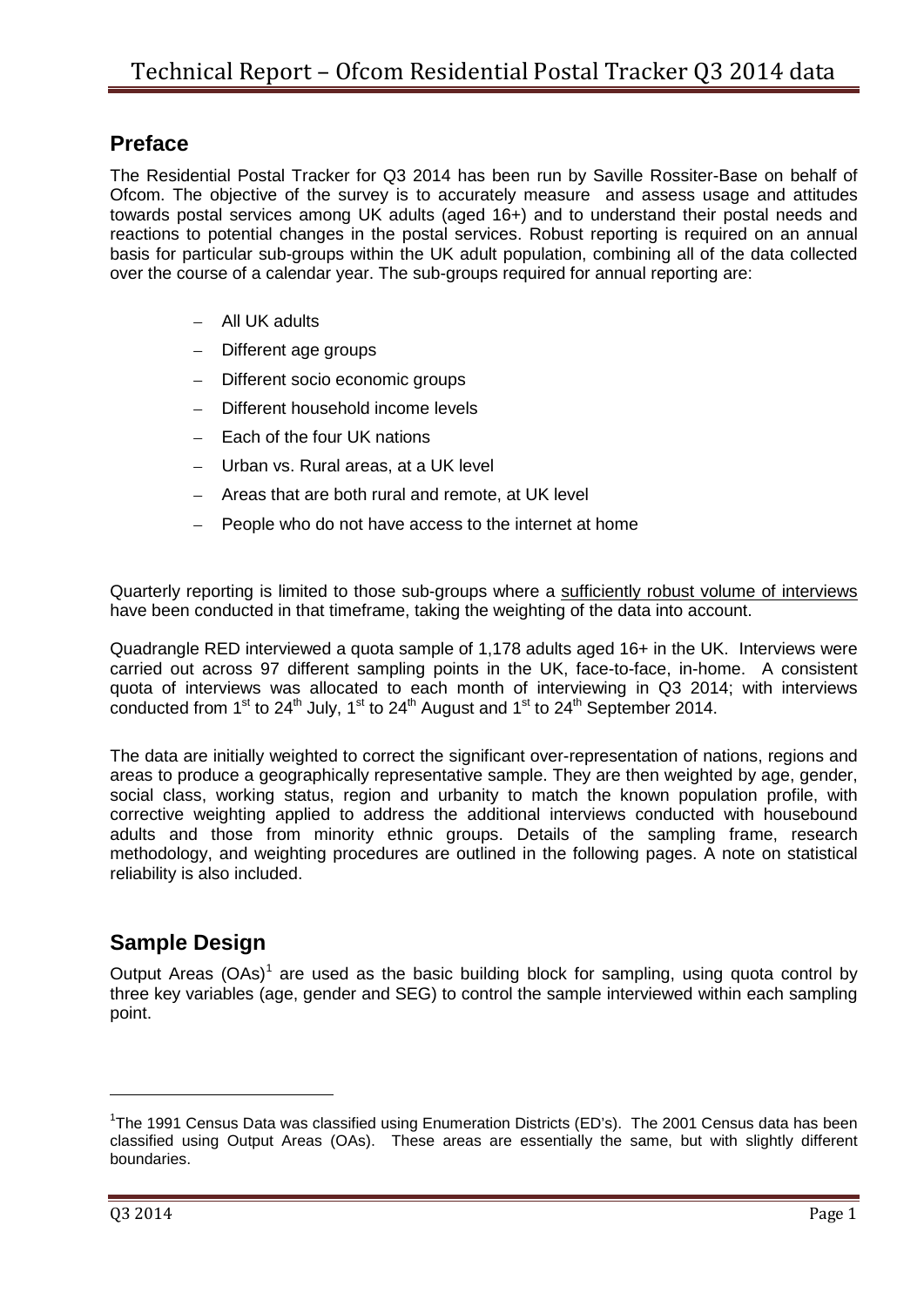### **First Stage**

The OAs in the UK were grouped into sampling units (SUs), which were then stratified by region and rural/ urban:

- firstly, all the SUs were sorted by region,
- the SUs were then sorted within region by rural/ urban.

The sample extracted was checked for close correspondence to the UK population in terms of the Deprivation Index for Great Britain. Currently there is no deprivation index for Northern Ireland. Since region has been used as the first sorting variable, regional distribution of SUs will be more or less in proportion to the number of residential addresses in each region.

#### **Second stage**

The size of a SU is measured by the number of addresses it contains. The SUs were selected with a probability proportionate to size. This ensures that all households within an SU have an equal chance of being selected, regardless of the size of the SU in which a household is situated. The number of interviews per SU was 12.

### **Quotas**

The following quotas were set (within each SU) to represent the population within that SU, which means the overall quotas across the UK will closely match the UK population. Quotas were set using 2001 Census data for Great Britain and Northern Ireland.

- Age (16-24, 25-44, 45-64, 65-74, 75+)
- Socio-economic grade (SEG)
- Gender

Certain SUs were allocated additional quotas to achieve interviews with housebound adults and adults from minority ethnic groups.

#### **Fieldwork**

Interviewers were provided with specific addresses. The average SU contains around 130 households in England and Wales and 160 households in Scotland, thus affording tight control over the addresses the interviewers called at. All interviews were conducted in the home, using pen and paper.

### **Reporting**

The sample is drawn on the basis of households within SUs, while quotas are set on the basis of adult population profiles. The data is then weighted to the profile of UK adults and so the data is representative of adults aged 16+. Therefore, when reporting it is necessary to state that the data represents the percentage of adults rather than the percentage of households.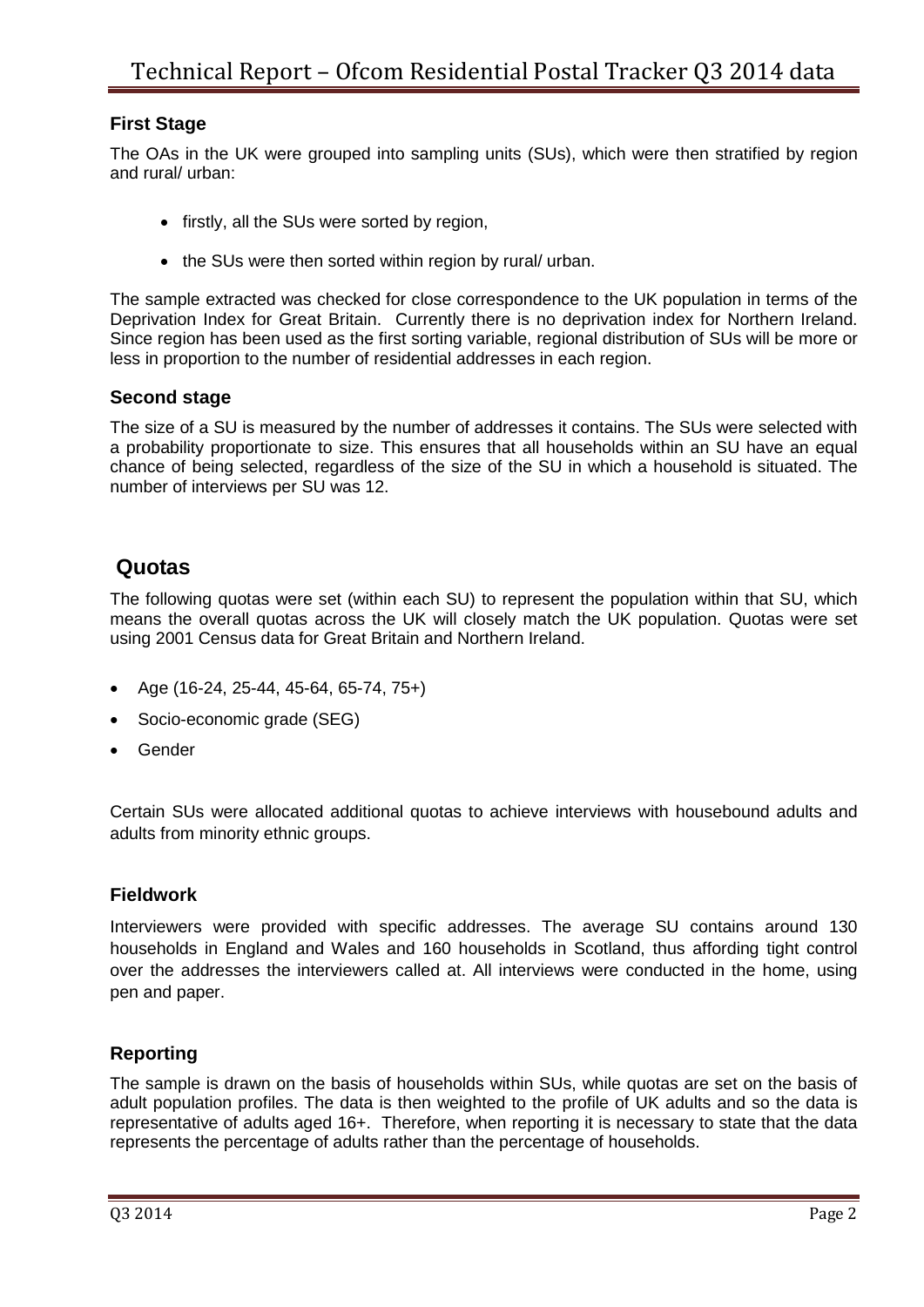# **Weighting**

The data are weighted to the national UK profile using target rim weights for age, gender, socioeconomic group (SEG), working status and region. The following table shows the initial unweighted sample and the final weighted sample profile.

| <b>Figures are based on UK adults</b> | % Weighted     | % Unweighted        |
|---------------------------------------|----------------|---------------------|
|                                       | Census profile | Interviews achieved |
| Gender - Male 16+                     | 48%            | 47%                 |
| Gender - Female 16+                   | 52%            | 53%                 |
| $Age - 16-34$                         | 33%            | 29%                 |
| $Age - 35 - 54$                       | 35%            | 32%                 |
| $Age - 55 +$                          | 33%            | 39%                 |
| $SEG - AB$                            | 25%            | 22%                 |
| $SEG - C1$                            | 29%            | 29%                 |
| $SEG - C2$                            | 18%            | 23%                 |
| $SEG - DE$                            | 27%            | 25%                 |
| Working Status - working              | 56%            | 51%                 |
| Working Status - not working          | 44%            | 49%                 |
| Region - London                       | 12%            | 4%                  |
| Region - South East                   | 14%            | 8%                  |
| Region – East of England              | 9%             | 6%                  |
| Region - South West                   | 8%             | 9%                  |
| Region - East Midlands                | 8%             | 6%                  |
| Region - West Midlands                | 8%             | 4%                  |
| Region - Yorkshire & Humber           | 8%             | 6%                  |
| Region - North East                   | 4%             | 6%                  |
| Region - North West                   | 12%            | 6%                  |
| Region - Scotland                     | 9%             | 18%                 |
| Region - Wales                        | 5%             | 11%                 |
| Region - Northern Ireland             | 3%             | 15%                 |

The percentages described above as '% Weighted' are the figures from the 2001 Census data describing the UK adult profile and these figures were used to weight the data. The '% Unweighted' column shows the actual percentage of interviews achieved in the Q3 2014 fieldwork.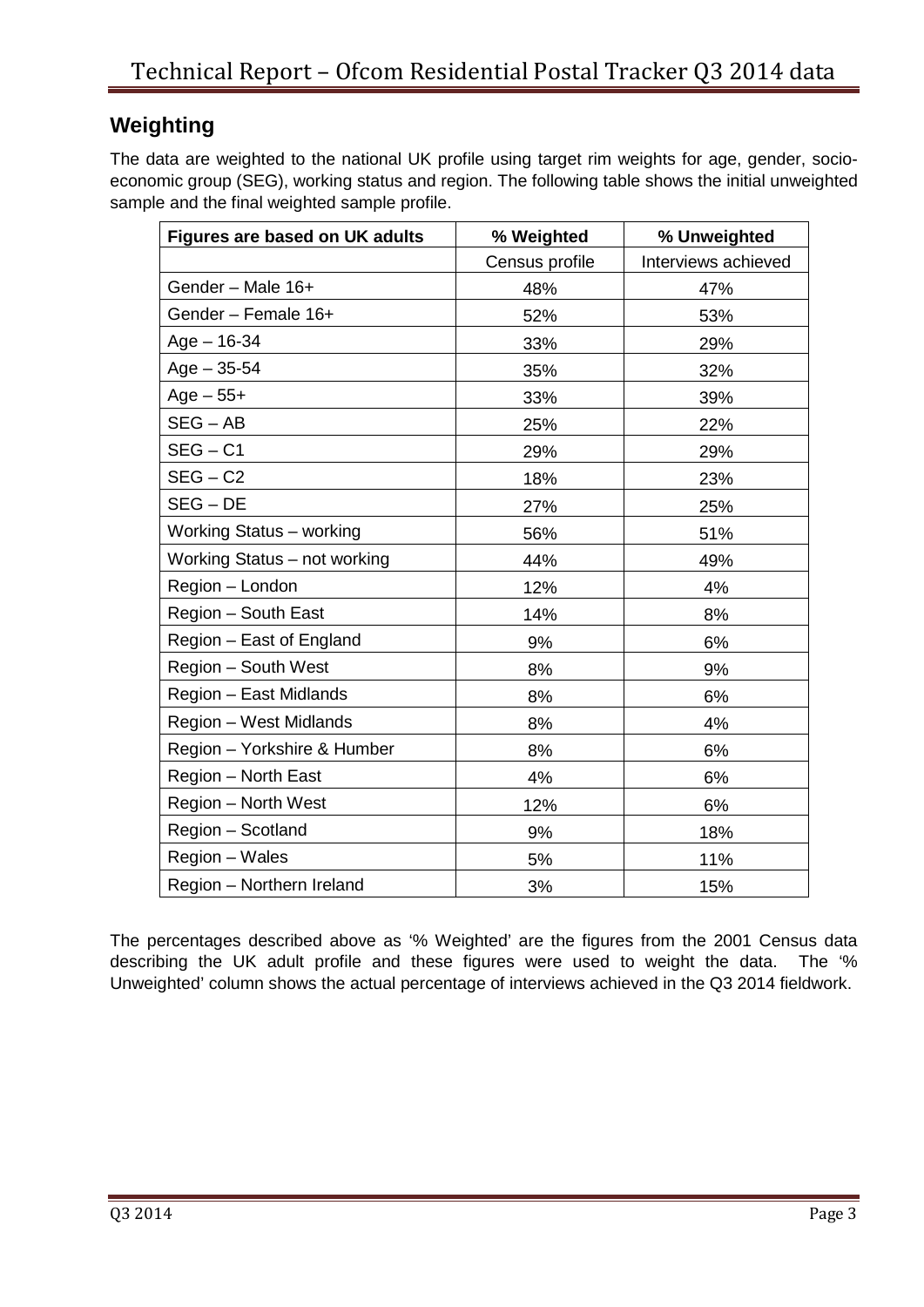# **Appendix A – Quotas**

| <b>Adults 16+</b> | <b>Quotas set</b> | <b>Interviews achieved Q3</b><br>2014: Weighted | <b>Interviews achieved</b><br>Q3 2014: Unweighted |  |
|-------------------|-------------------|-------------------------------------------------|---------------------------------------------------|--|
| Gender - Male     | 49%               | 48%                                             | 47%                                               |  |
| Gender - Female   | 51%               | 52%                                             | 53%                                               |  |
| $Age - 16-24$     | 14%               | 13%                                             | 13%                                               |  |
| $Age - 25-44$     | 34%               | 38%                                             | 34%                                               |  |
| $Age - 45-64$     | 30%               | 29%                                             | 31%                                               |  |
| $Age-65+$         | 22%               | 19%                                             | 23%                                               |  |
| $SEG - AB$        | 22%               | 25%                                             | 22%                                               |  |
| $SEG - C1$        | 30%               | 29%                                             | 29%                                               |  |
| $SEG - C2$        | 21%               | 18%                                             | 23%                                               |  |
| $SEG - DE$        | 26%               | 27%                                             | 25%                                               |  |

The following quotas were set at the outset of the Q3 2014 fieldwork:

## **Appendix B - Guide to Statistical Reliability**

The variation between the sample results and the "true" values (the findings that would have been obtained if everyone had been interviewed) can be predicted from the sample sizes on which the results are based, and on the number of times that a particular answer is given. The confidence with which we can make this prediction is usually chosen to be 95%, that is, the chances are 95 in 100 that the "true" values will fall within a specified range. However, as the sample is weighted, we need to use the effective sample size (ESS) rather than actual sample size to judge the accuracy of results. The following table compares ESS & actual samples for the analysis groups with an ESS of at least 200.

| Actual | <b>ESS</b> |
|--------|------------|
| 1,178  | 593        |
| 557    | 278        |
| 621    | 316        |
| 341    | 180        |
| 381    | 194        |
| 456    | 225        |
| 602    | 318        |
| 573    | 274        |
| 599    | 314        |
| 579    | 282        |
|        |            |